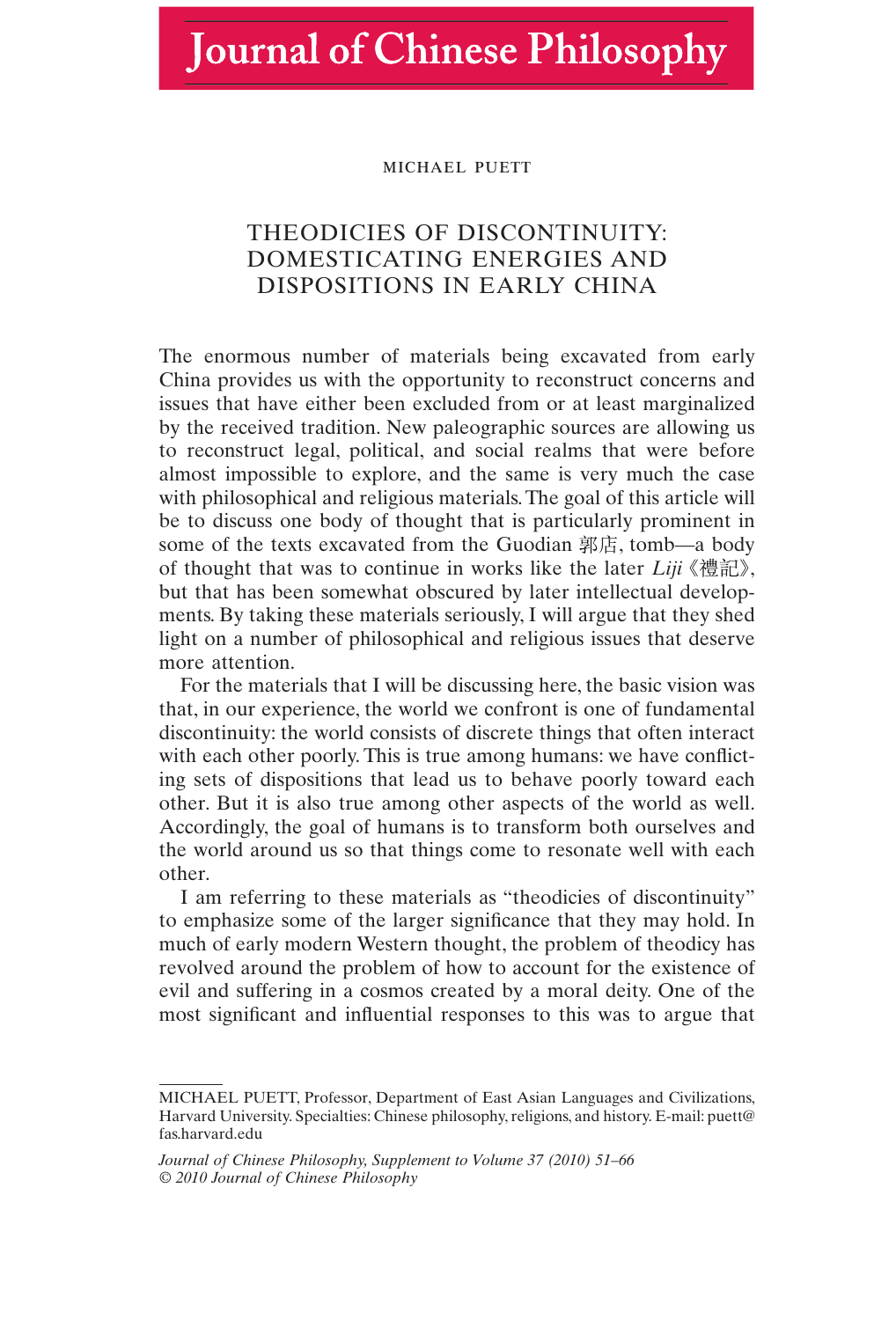evil and suffering were necessary in the world so that humans could exercise free will.<sup>1</sup> The lack of overt concern with evil in a strong sense or with free will could certainly be used to argue that theodicy as a problem had no place in early China. But another approach would be to ask what larger set of concerns underlies the issue of theodicy, and whether such larger concerns can be found elsewhere. In the case at hand, I would argue that the larger concerns—namely, the fact that humans find themselves in a world filled with suffering and injustice and that such problems require some kind of response—are certainly evident in early China. But the fact that the responses do not revolve around issues of free will is telling of a different conception of the issue. As I have argued elsewhere, a commonly perceived problem in early China was that phenomena were controlled by highly capricious ghosts and spirits.<sup>2</sup> The problem for humans was thus to transform themselves, the spirits, and phenomena so that a more harmonious world could be created. Instead of, for example, asserting free will, the problem was rather to connect, to transform, to domesticate.

This is why I would like to refer to the issues of concern here as theodicies of discontinuity. The equivalents of evil and suffering are seen in terms of a lack of proper interaction among discrete substances—ghosts, spirits, and humans not interacting well, humans not interacting well with each other or with the rest of the cosmos, the different energies and dispositions within humans not interacting well with each other.The solution is thus to assert more continuity—to link things, harmonize things, and transform things such that they can come to interact better.

Thus, my concern throughout this article will be to focus on problematics: what were the tensions that the authors were working through, and what were the problems that the texts in question were trying to solve? Theories aimed at asserting free will, for example, are based upon a concern with continuity: the problem is seen to be one of creating discontinuity, of breaking from an overly continuous and thus restrictive order and asserting autonomy. The texts in question here, on the contrary, were concerned that the world was overly discontinuous, and they saw the problem as one of finding ways to connect, link, transform, and domesticate the world so as to create—if only for brief periods of time—more harmonious interactions. One solution to this problem, as we will see, is to argue that there are, contrary to experience, underlying continuities that can be built upon in our projects of domesticating connecting the world.<sup>3</sup> But the perceived problem was not one of continuity but rather discontinuity, and the solution was one of finding ways to build a world of proper connections and proper interactions.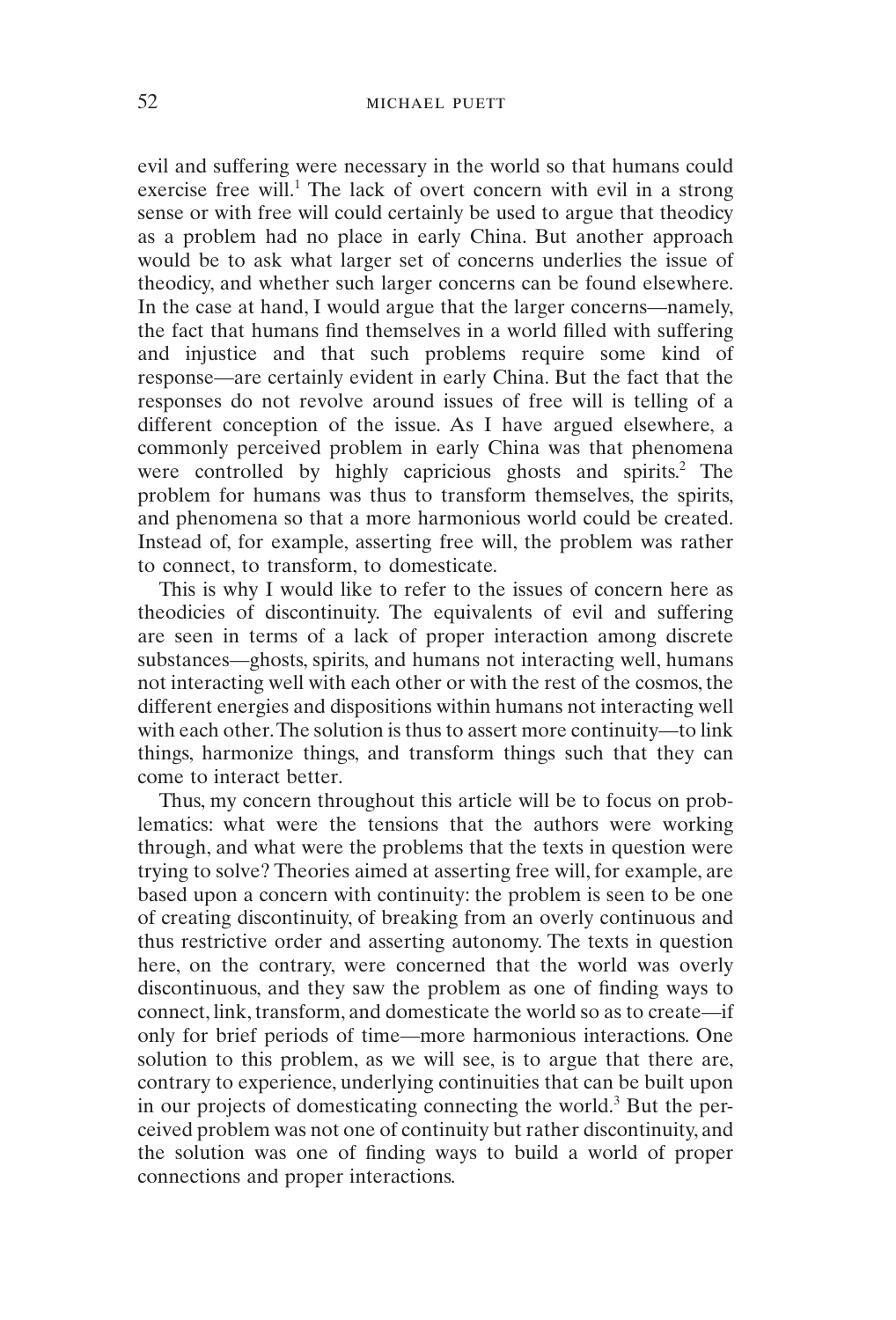Before turning further to the philosophical implications of this material, perhaps a bit should be explained about the nature of these excavated texts and the reasons we possess them.The vast majority of these materials come from tombs. A brief word about these tombs may accordingly be helpful. I will then turn to a discussion of some of the relevant texts.

# I. Ancestors and Tombs

Death in early China was associated strongly with concerns related to those just mentioned.4 Humans consist of a plethora of energies, souls, and spirits. If our goal while alive is to domesticate these energies and train these dispositions, such a process of domestication—of transforming and taming these energies—would need to continue after death.

The implications of not doing so were clear. Parts of the deceased would turn into ghosts and haunt the living. The sense seemed to be that the souls—associated with the personality of the person while alive—would stay connected to the spirit, which was extraordinarily powerful. Since the process of domestication of the person while alive would be over, the ghost would be in danger of manifesting the worst energies of humanity—anger, resentment, jealousy, and so on—and these energies would often be aimed at those family members who the deceased was close to while alive and who now, precisely because they are still alive, become the objects of that anger and resentment.

To prevent this from happening, the attempt was made to separate the various parts of the deceased (particularly the souls and the spirit) and to domesticate each, albeit in different ways. To begin with, the souls would be moved into a tomb, wherein would also be kept the corpse.The concern was to keep them in the tomb and thus keep them away from the world of the living. This would be done in part through ritual requests for the deceased not to return above ground. But it would also be done by placing within the tomb things that surrounded the person when alive. This could include food and clothing, but it could also include texts. The goal was presumably twofold. Placing things that the souls enjoyed while alive would hopefully keep the souls happy in the tomb, and render them less likely to leave and haunt the living. But part of the goal probably involved an ongoing attempt to continue, or at least maintain, the process of domestication that had been occurring when the deceased was alive. Thus, those aspects of the culture that had helped to domesticate the figure while alive would be placed in the tomb such that, hopefully, the souls would remain domesticated until they either decomposed or moved into another realm of the afterlife.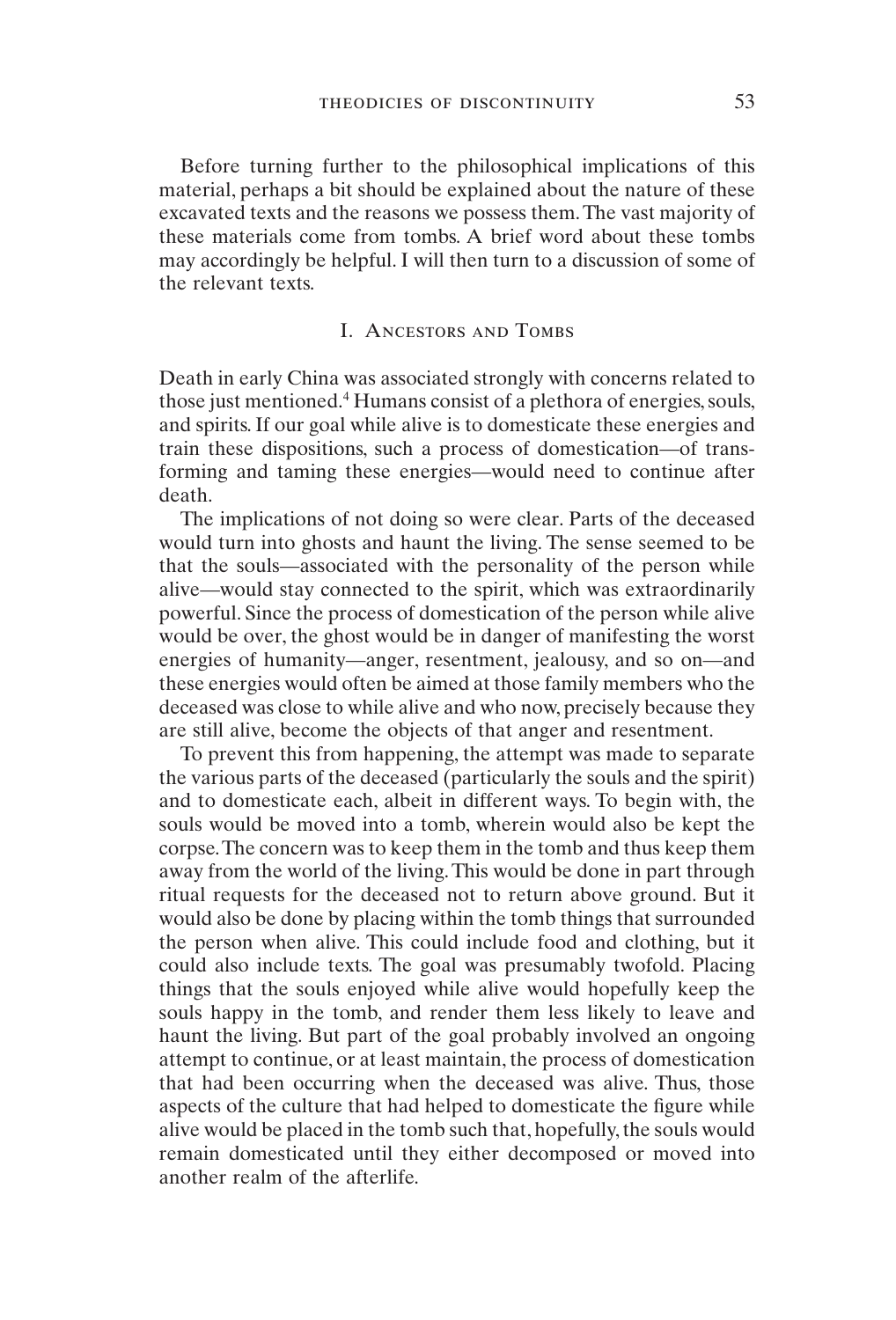Meanwhile, the spirit, which tended to float upward, was domesticated in a very different way: the spirit would be transformed into an ancestor. It would be given a ritual position based upon its lineage rank, and it would be brought down on ritual occasions to receive offerings. On such occasions, the spirit would be called upon to continue acting like an ancestor, and the living would call upon themselves to behave as proper descendants to the ancestors. In other words, ongoing rituals would continue the process of domestication, transforming the spirits and the living humans into ancestors and descendants in a proper lineage relationship.

These practices of dealing with the dead are relevant to our discussion, since the vast majority of our paleographic texts come from these rituals. To begin with the ancestors. Our first paleographic works, in fact, are Shang oracle bone inscriptions, which are divinatory records directed to the ancestors of the Shang royal family.<sup>5</sup> The subsequent inscribed bronze vessels of the Western Zhou were also directed to the ancestors.<sup>6</sup>The bronze vessels themselves were used to provide sacrifices to the ancestors: the ancestors would be called to come down to the ancestral temples to join the rituals with the living.<sup>7</sup>

And the rituals involving tombs are even more significant for the materials that will be of concern for this article. The aforementioned bronze vessels were buried in tombs, as were bamboo strips and silk writings during the Warring States and Han periods. In short, we possess these paleographic materials because of their involvement in the rituals concerning the entombment of the corpse and the souls.

# II. TEXTS AND TOMBS

Given that we possess paleographic materials because they were utilized in rituals involving entombment, it is accordingly relevant to ask why these materials were put into tombs. This has been an object of a great deal of speculation. For example, Hiyashi Minao has speculated that the reason bronze vessels were buried in tombs was to allow the souls in the tombs to continue sacrificing to the earlier ancestors.<sup>8</sup> Similarly, with the later bamboo strips and silk manuscripts, there have been some attempts to argue that the contents of the texts in the tombs may be relevant to the needs of the soul of the deceased either the ongoing cultivation of the soul in the tomb or to its later journeys to an afterlife.

Although these speculations may well be plausible in particular cases, it may rather be the case, as mentioned above, that the reason these materials—from earlier bronze vessels to the later bamboo and silk manuscripts—are in tombs is for the same reason that things like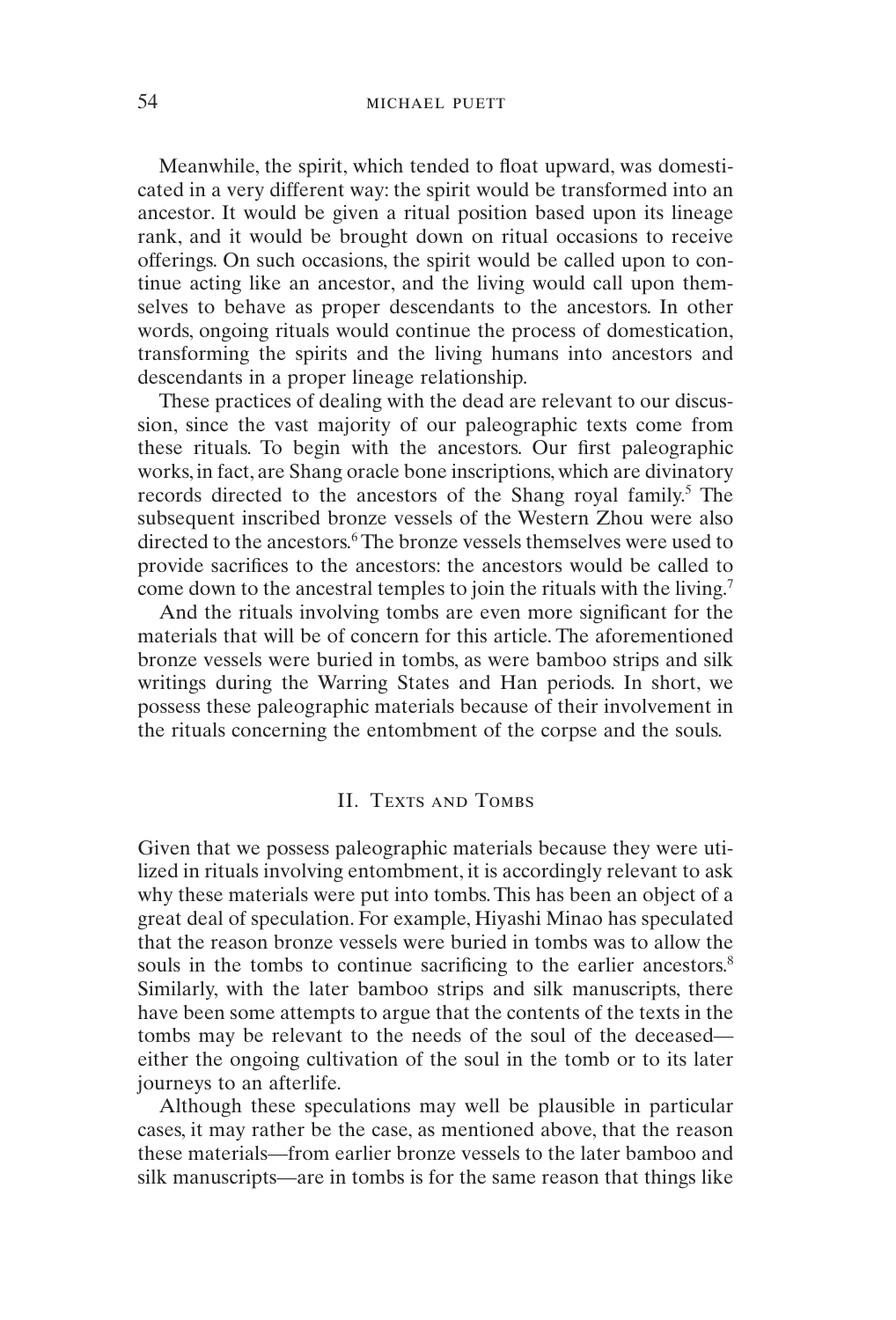food and clothes are in the tombs: they serve the dual purpose of keeping the souls acculturated in the domesticated world created by humans, and of doing so in a way that will impel the souls to stay in the tomb rather than return to haunt the living. In other words, the texts do serve a purpose in tombs, but this is a purpose that follows directly from one of the basic purposes they serve the living—they (like food, clothing, and all other cultural artifacts) serve to domesticate human dispositions—in a living human and thereafter as well.

Thus, it is not necessarily the case that the souls would be performing sacrifices using the bronze vessels, any more than they would necessarily be reading texts. The reason these materials are placed in tombs is simply that they were associated with the personality of the person while alive. Someone involved with the law, for example, might be buried with legal materials. (Of course, this would not necessarily imply that the person had actually read the materials while alive either: the person could also be buried with significant texts because the person liked to be thought of as educated.) In other words, the concern seemed to be to place things in the tomb that represented aspects of the personality of the tomb occupant—as opposed to the spirit that would ascend to the skies and be transformed into an ancestor. As such, the souls would remain in the tomb, hopefully still domesticated and at the least not returning to attack the living.

This would imply that these materials are not being selected for any purposes related to the content of the texts (except insofar as they might be associated with some aspect of the deceased). This is fortunate for us, as it means we can expect to find a wide array of materials in tombs—legal cases, legal codes, recipes, along with philosophical texts.And such a fact is of particular interest to this article, as it means we are likely to find texts that are not being picked because they fit some larger ideological paradigm.

# III. The Guodian Texts

The Guodian tomb was sealed in roughly 300 bce, and was discovered in 1993.<sup>9</sup> The texts found therein have been the object of an extraordinary outpouring of scholarship. My goal here will be to build upon this scholarship by emphasizing the theme of discontinuity as one of the central themes of a few of the texts, and then to point to some of the later instances of related types of arguments.

## IV. The Training of the Dispositions

The *Wuxing*  $\langle \overline{H} \overline{\langle} \overline{\langle} \rangle \rangle$  discusses these issues in terms of the training of the dispositions.10 The text opens by defining the five actions: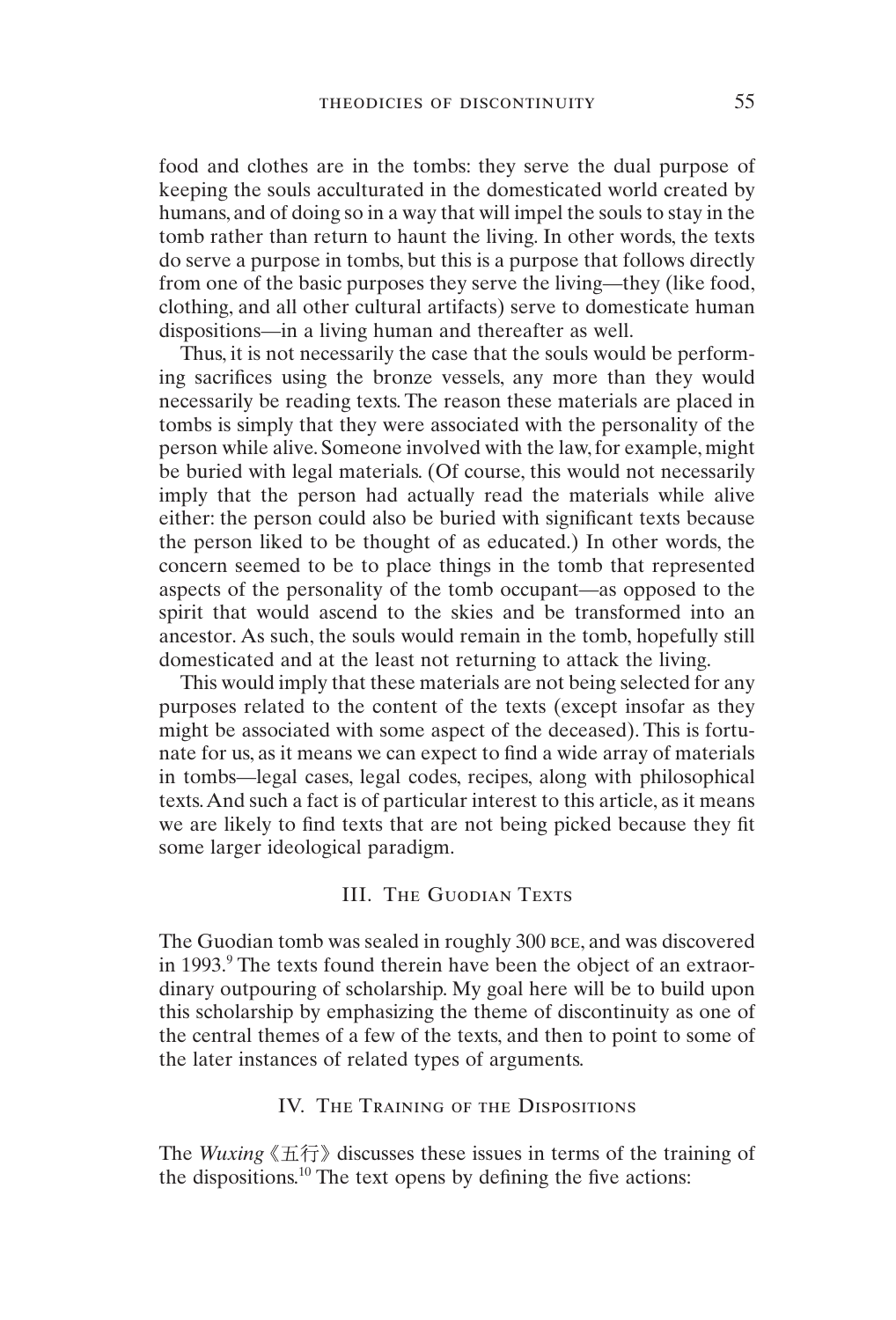As for the five actions, when humaneness is formed within, it is called virtuous action, when it is not formed within it is called action. When propriety is formed within, it is called virtuous action, when it is not formed within it is called action. When ritual is formed within is formed within, it is called virtuous action, when it is not formed within it is called action. When understanding is formed within, it is called virtuous action, when it is not formed within it is called action. When sagacity is formed within, it is called virtuous action, when it is not formed within it is called action. When the five virtuous actions are harmonized, it is called virtue. When the four kinds are harmonized it is called good. Goodness is the way of humans. Virtue is the way of Heaven.<sup>11</sup>

Each of these actions must be formed within, and each must also be harmonized with the others. If humaneness, propriety, ritual, and understanding can be formed within and harmonized, one will have achieved goodness. If sageliness is also formed within and harmonized with the other four, then one will achieve virtue. The former is simply the way of humans, but the latter harmonizes with Heaven as well.

This theme of harmonizing potentially discrete things recurs throughout the work. As the text argues at one point:

The ears, eyes, nose, mouth, hands, and feet, these six are followers of the mind. $12$ 

The mind is thus called upon to harmonize them:

When they harmonize, they are in accord. When they are in accord, there is goodness.<sup>13</sup>

The problem of the text is thus presented clearly. The remainder of the text then works out how the five actions are formed within and harmonized with the others. Intriguingly, however, the text does so not by defining precisely what each of these values is and explaining how to harmonize them together. On the contrary, the main method of the text is to provide lengthy series of emotional dispositions, each of which is to be balanced by another disposition, thus leading to a development toward yet another disposition.Thus, for example, interaction with others is described as follows:

If you use your outer mind to interact with others, you will be distant. If you are distant yet strong, you will be respectful. If you are respectful yet not lax, you will be stern. If you are stern yet reverent, you will be venerated. If you are venerated yet not proud, you will be deferential. If you are deferential yet extensively interact with others, you will have ritual.<sup>14</sup>

But the dispositions in each of these chains are not simply being balanced by other dispositions in the same chain, for the chains are constantly being folded into other chains. The result is an ever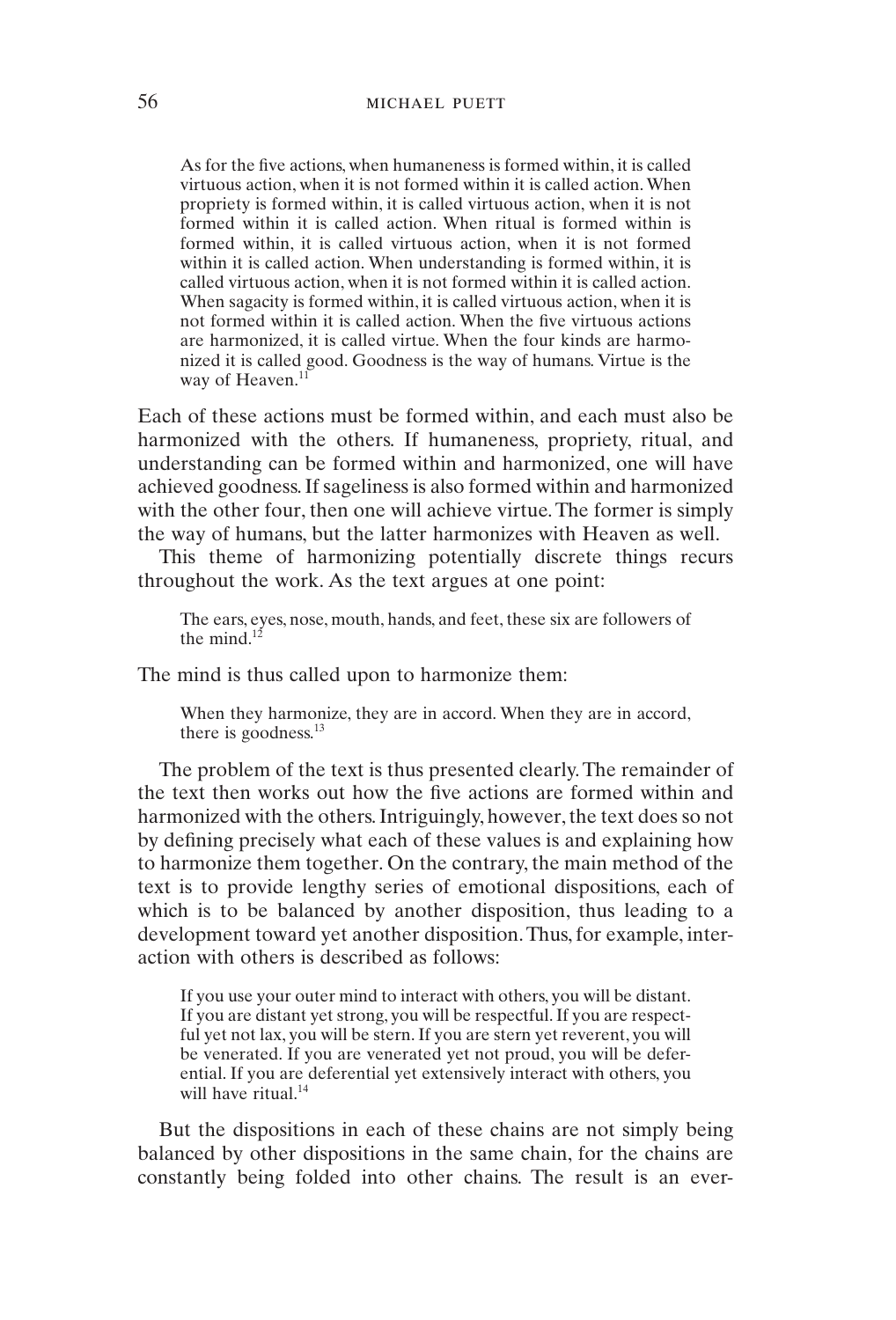growing series of interlocking chains. Moreover, there is no consistent definition given to any of the terms, as each is constantly being defined in relation to other terms, all of which are constantly being defined in relation to yet other terms in other interlocking chains:

Hearing the way of the gentleman is keenly hearing. Hearing and understanding it is sageliness. The sage understands the way of heaven.15 To understand and put it into practice is propriety. To put it into practice at the proper time is virtue. Seeing the worthy is clearly seeing. Seeing and understanding it is understanding. Understanding and being stable, is humaneness. Being stable and being respectful is ritual. Sageliness and understanding is that from which ritual and music are generated and that from which the five actions are harmonized. When they are harmonized, there is joy. When there is joy, there is virtue. When there is virtue, the states and families are together.16

The text thus consists of a seemingly endless proliferation of series of interlocking chains, with each term being defined in terms of the others.The sense would appear to be that no one virtue is sufficient in itself. Thus one is constantly, in every situation, needing to develop one's dispositions by playing them off against other dispositions, and modulating each type of action by bringing it into play with the other types of actions. This is why the text does not provide stable definitions of any of its terms: each one can only be defined in terms of the others, and each is relevant only insofar as it is modulated by and harmonized with each of the others. The ultimate goal is the combining of all of the types of action, thus achieving the sagely linking of the human with Heaven.

As is clear from the argument, the achieving of continuity is at best a brief occurrence. The text instead posits a world of endless work, of constantly striving to train the dispositions, modulate them with other dispositions, and internalize and harmonize the resulting forms of action. An ethics, in short, of connecting, linking, harmonizing.

# V. The Formation of a Ritual Canon

Similar concerns underlie the *Xing Zi Ming Chu* 《性自命出》.<sup>17</sup> The basic view of the *Xing Zi Ming Chu* is that the world consists of discrete things that are constantly, in every situation, reacting to each other. The way things respond to each other is based upon their dispositional responsiveness. For humans, these dispositions are based on the energies of our emotions. When we encounter various things (which can include other people as well), they pull out our energies of anger, joy, and so on: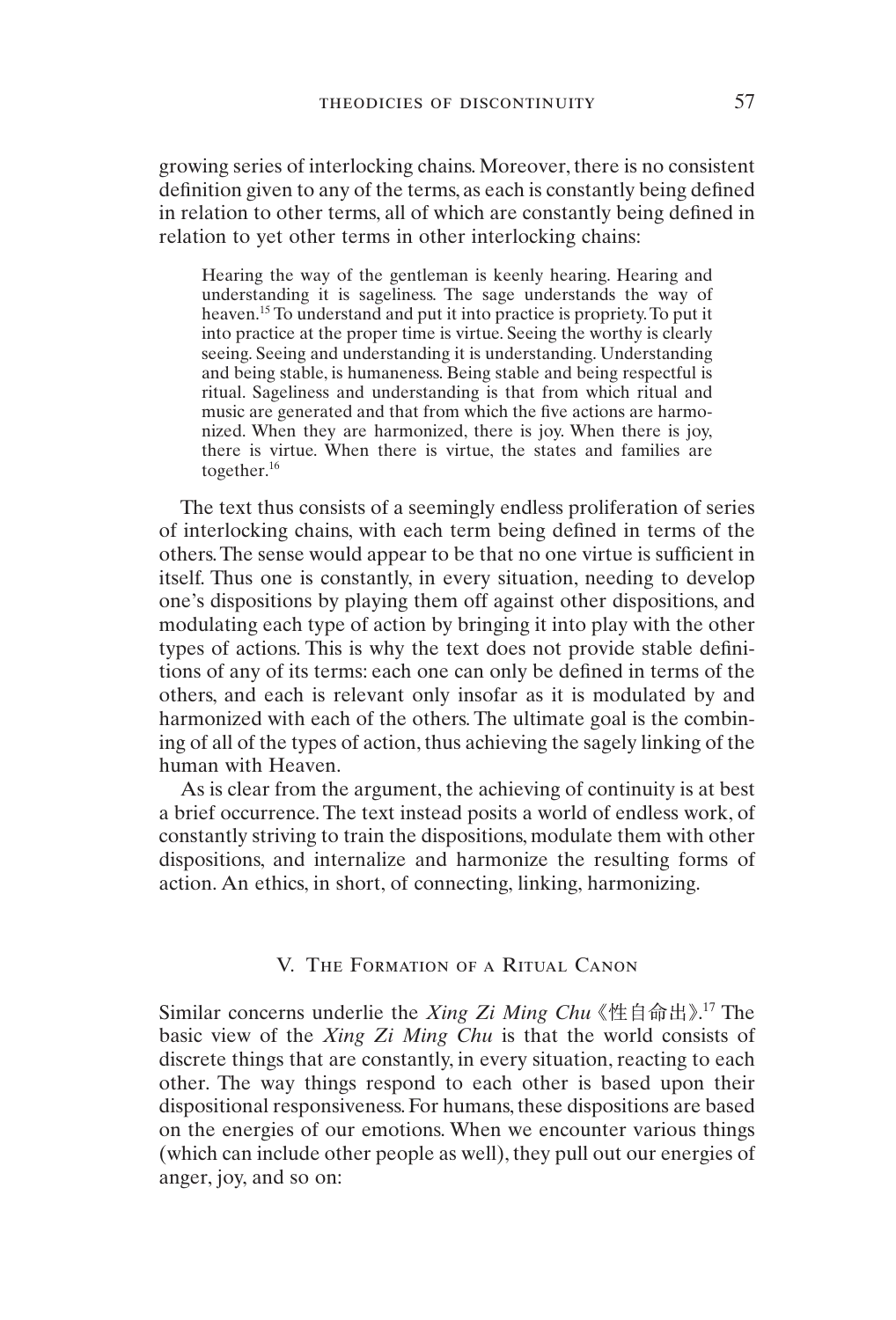The energies of joy, anger, sorrow, and sadness are given by nature. When it comes to their being manifested on the outside, it is because things have called them forth.<sup>18</sup>

Accordingly, humans tend to simply respond immediately to those things that they encounter:

In general, although humans possess nature, their mind is without a fixed purpose. They await things and only then do they become active; they await pleasure and only then do they move; they await practice and only then do they become fixed.19

The goal of the text, therefore is to teach us how to move from such a state of immediate responsiveness, in which our emotions are simply being pulled out by whatever things and situations we happen to encounter, to one in which we have a fixed purpose. Only through the latter, the text claims, can we achieve an ethical world.

The full argument of the text, therefore, is that the Way is simply the endless motion in the world caused by things—with their inherent dispositions—affecting each other. But, through training, one can move from this immediate responsiveness to a responsiveness based upon propriety—responding to situations properly:

The Way begins in dispositional responsiveness and dispositional responsiveness is born from nature. At the beginning one is close to dispositions, and at the end one is close to propriety.20

But this ability to take an active role in shaping responsiveness is a uniquely human capability:

As for the Way's four techniques, only the human way can be Way-ed [i.e., only the human way involves a fixed will]. As for the other three techniques, one is moved and that is all.<sup>21</sup>

Everything else in the world simply consists of things reacting to other things. Humans alone are capable of fixing a proper form of interaction. And, therefore, only humans can move from a Way of things randomly impacting other things to one in which there is a proper form of responsiveness.

So how do humans do this? By developing a ritual canon to train human responsiveness. The argument is that, as humans respond to situations, some of these responses would come to be seen later as having been exemplary. They would thus be raised up and made into rituals—actions that the next generations would repeat in order to help train themselves and help refine their own dispositional responsiveness. Out of this process eventually accumulates a repertoire of exemplary actions—poems, speeches, rituals, and musical performances—that would become part of a canon for training the later generations: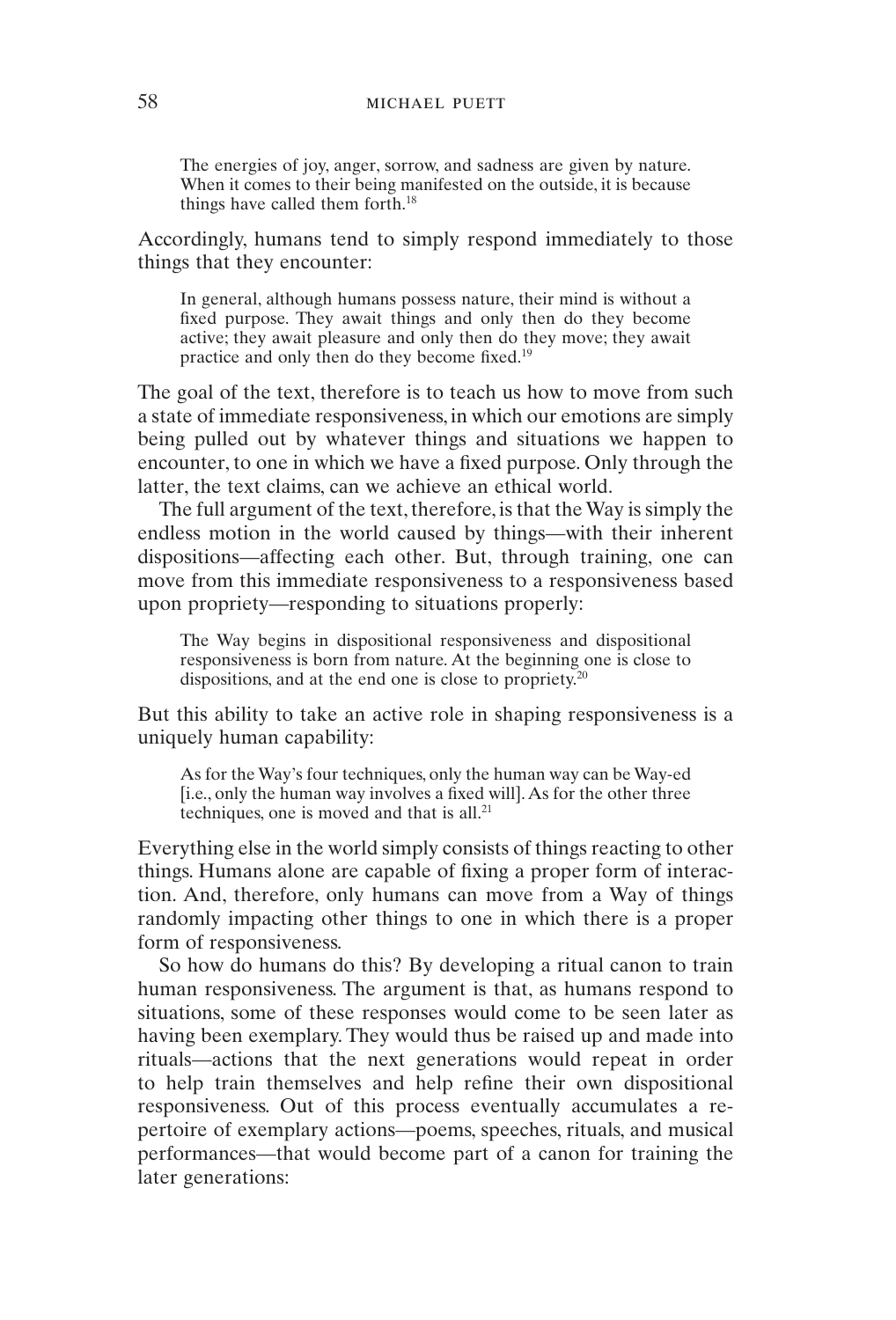As for the poems, documents, rites, and music, their first expression was generated among humans. With the poems, there were activities and they put them into practice. With the documents there were activities and they spoke of them. With the rites and music, there were activities and they raised them.<sup>22</sup>

The sages worked with these traditions and canonized them, creating the rituals that would then be used to educate and train the dispositions of the latter born:

The sages compared their categories and arranged them, analyzed their order and appended admonishments to them, embodied their propriety and put them in order, patterned their dispositions and both expressed and internalized them. As such, they were brought back for use in education. Education is the means by which one generates virtue within. The rites arise from the dispositions.23

The rituals thus come from the dispositions—they are responses that are deemed to be exemplary and are deemed to be capable of helping to train the next generations to pattern their dispositions as well.

The fundamental problem for the text, therefore, is again that of discontinuity: the world consists of discrete things interacting with each other, and usually interacting poorly. Humans, however, are called upon to train their dispositions such that they learn to respond well to the situations in which they find themselves. As such, humans are capable, and uniquely capable, of moving from a world of immediate responsiveness to one of proper responsiveness—one in which things are linked well. The key for doing this is through ritual—ritual not in the sense of guidelines telling humans how to act but rather rituals that train human dispositions such that one gains a fixity of purpose and an ability to respond well to the world.

# VI. A MODULATED COSMOS

Such an emphasis on training the dispositions might at first glance seem radically at odds with other materials from the Guodian tomb. The *Taiyi Sheng Shui* 《太一生水》, for example, provides a cosmogony in part aimed at demonstrating the claim that natural processes are ultimately interlinked.24 Such a position would at first glance not seem to fit into the position we are describing. But here too a general vision of discontinuity underlies the text: the thrust of the argument is to claim that things seen as discrete are, counterintuitively and contrary to our experience, related. As I have argued elsewhere,

. . . what is going on in Chinese correlative thought is precisely an attempt to pull together elements that are perceived to be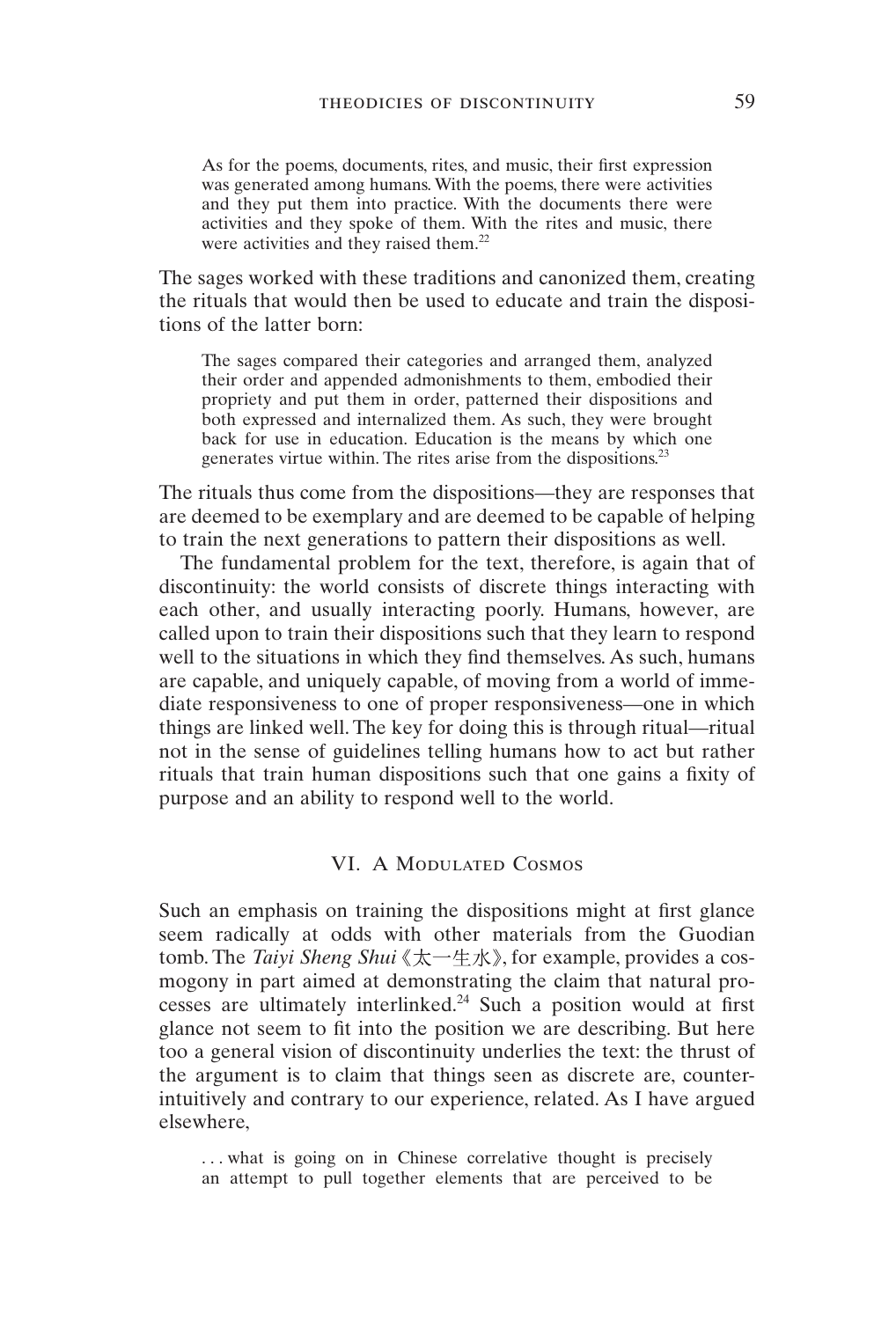distinct—an attempt to claim a form of continuity prevailing against disparate entities. Continuity is not assumed; it is created.<sup>25</sup>

What we thus see is the work involved in formulating cosmological arguments predicated upon the claim that, contrary to our experience of a discontinuous world, the cosmos is in fact a continuous order.

What is intriguing about the cosmogonic series provided in the *Taiyi sheng shui* is that the argument often replicates the sorts of chains we saw with the *Wuxing*, although here the series is worked out in cosmogonic terms rather than in terms of the dispositions, and the ultimate direction of the process is reversed.The text begins with *taiyi*, the Great One. $26$ 

The Great One gives birth to water. Water goes back and supplements [i.e., joins with] the Great One. They thereby complete Heaven. Heaven goes back and supplements the Great One. They thereby complete Earth. Heaven and Earth [return and supplement each other].<sup>2</sup>

The starting point is the Great One. But note that the Great One does not generate two forces (such as Heaven and Earth or *yang* and *yin*) that then give birth to the rest of the cosmos—the type of cosmogony that would become increasingly common in third and second century bce texts from early China. On the contrary, the Great One generates water, which then returns and supplements the Great One. The Great One and water together then complete Heaven. Heaven then supplements the Great One to complete Earth. In other words, each figure in the series needs to join with the Great One to continue the process. The Great One thus underlies the entire process, in the sense that no element can operate successfully without it.

Once Heaven and Earth are formed, they then supplement each other and start the second stage of the cosmogonic process:

They thereby complete the spirits and the illuminated (*shen ming* 神明). The spirits and the illuminated return and supplement each other. They thereby complete the yin and yang. *Yin* and *yang* return and supplement each other. They thereby complete the four seasons. The four seasons return and supplement each other. They thereby complete the cold and hot. Cold and hot return and supplement each other.They thereby complete the wet and dry.The wet and dry return and supplement each other. They thereby complete the year and then stop.<sup>28</sup>

In this second stage, the cosmos is already formed. The spirits and illuminated supplement each other to complete the yin and yang, which in turn supplement each other to complete the four seasons. These in turn supplement each other to complete hot and cold, and the same process leads to wet and dry. The entire cosmos is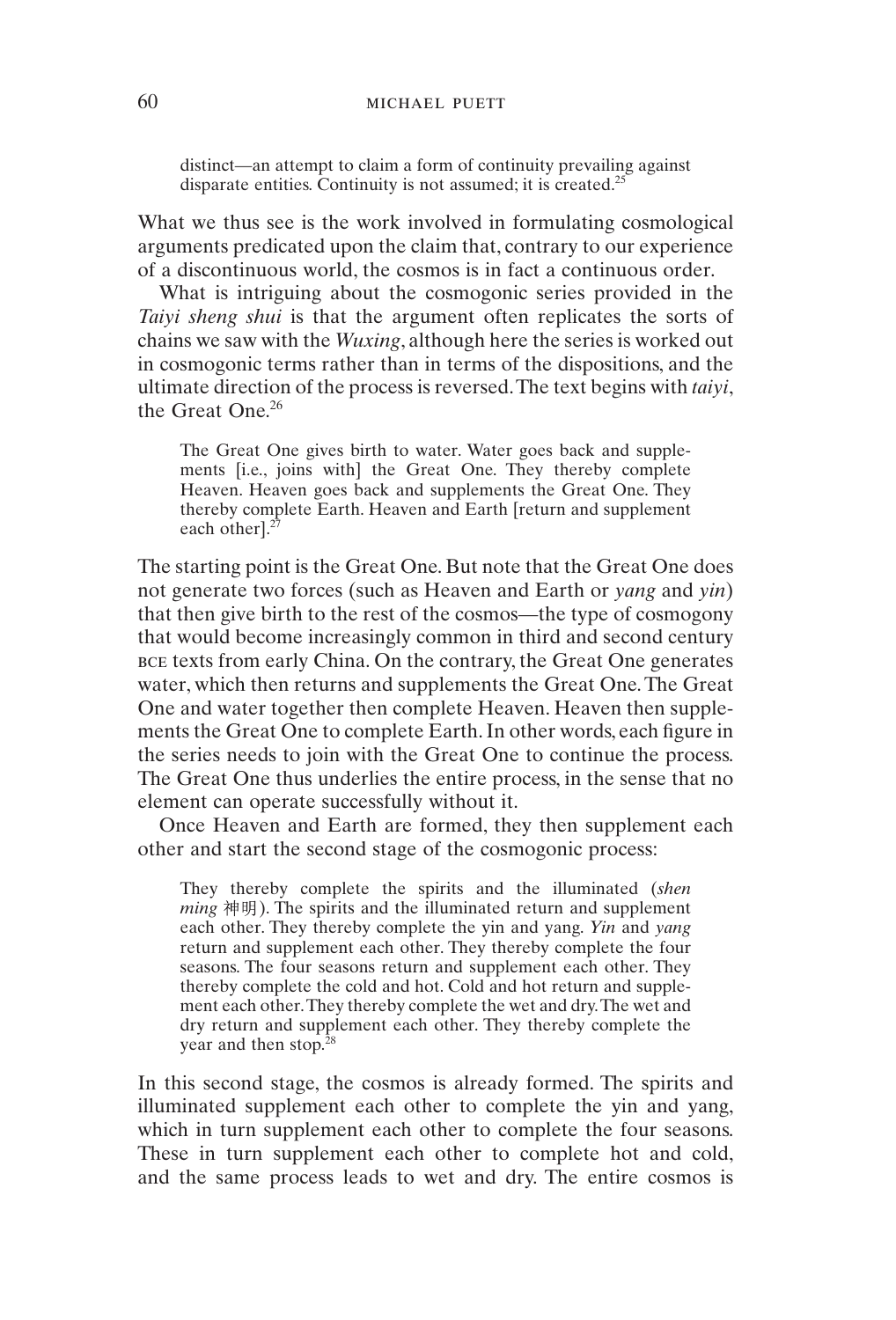accordingly created through each element returning and supplementing that which came before or that with which it is paired:

Therefore, the year was generated by wet and dry. Wet and dry were generated by cold and hot. Cold and hot were generated by the four seasons. The four seasons were generated by yin and yang. *Yin* and *yang* were generated by the spirits and numinous. The spirits and the illuminated were generated by Heaven and Earth. Heaven and Earth were generated by the Great One.<sup>29</sup>

The Great One accordingly underlies everything—not in the sense of actually guiding the cosmos but rather in the sense of being that which began the process and that with which everything is ultimately (even if indirectly) supplemented:

Therefore the Great One is stored in water and moved in the seasons. Circulating and again [four graphs missing, probably: starting, it takes itself as] the mother of the myriad things. At times diminishing, at times flourishing, it takes itself as the alignment of the myriad things.30

As such, the Great One is not something that any one element of the cosmos can control or regulate:

This is what Heaven is unable to kill, what Earth is unable to regulate, and what yin and yang are unable to complete. The gentleman who understands this is called  $\dots$  [characters missing]<sup>31</sup>

Although we are missing a key set of graphs here, the point is clear: the gentleman is being called upon to recognize the workings of the cosmic processes:

Heaven and Earth, the style-name and name, were established together. Therefore, if one transgresses the other's boundaries, each  $fits<sup>32</sup>$  with each other without thinking. [When Heaven was insufficient in]<sup>33</sup> the northwest, that which was below raised itself through strength.When the Earth was insufficient in the southeast, that which was above [seven graphs missing; the last four are probably: If there is insufficiency above], there is excess below; if there is insufficiency below, there is excess above.<sup>34</sup>

Given the way the cosmos operates, any insufficiency in one area of the cosmos inherently brings about the play of its pair to compensate.

There is, therefore, no one element that runs the cosmos. The alignment is provided by the Great One, meaning that each element must supplement prior and/or partnered elements in order to be generative. The resulting argument is a series very much along the lines of that seen in the *Wuxing*, only here the argument is worked out in reverse. Instead of beginning with humans and calling on them to train their dispositions to respond effectively to situations to build a more harmonized world, the concern is rather to argue that, counter-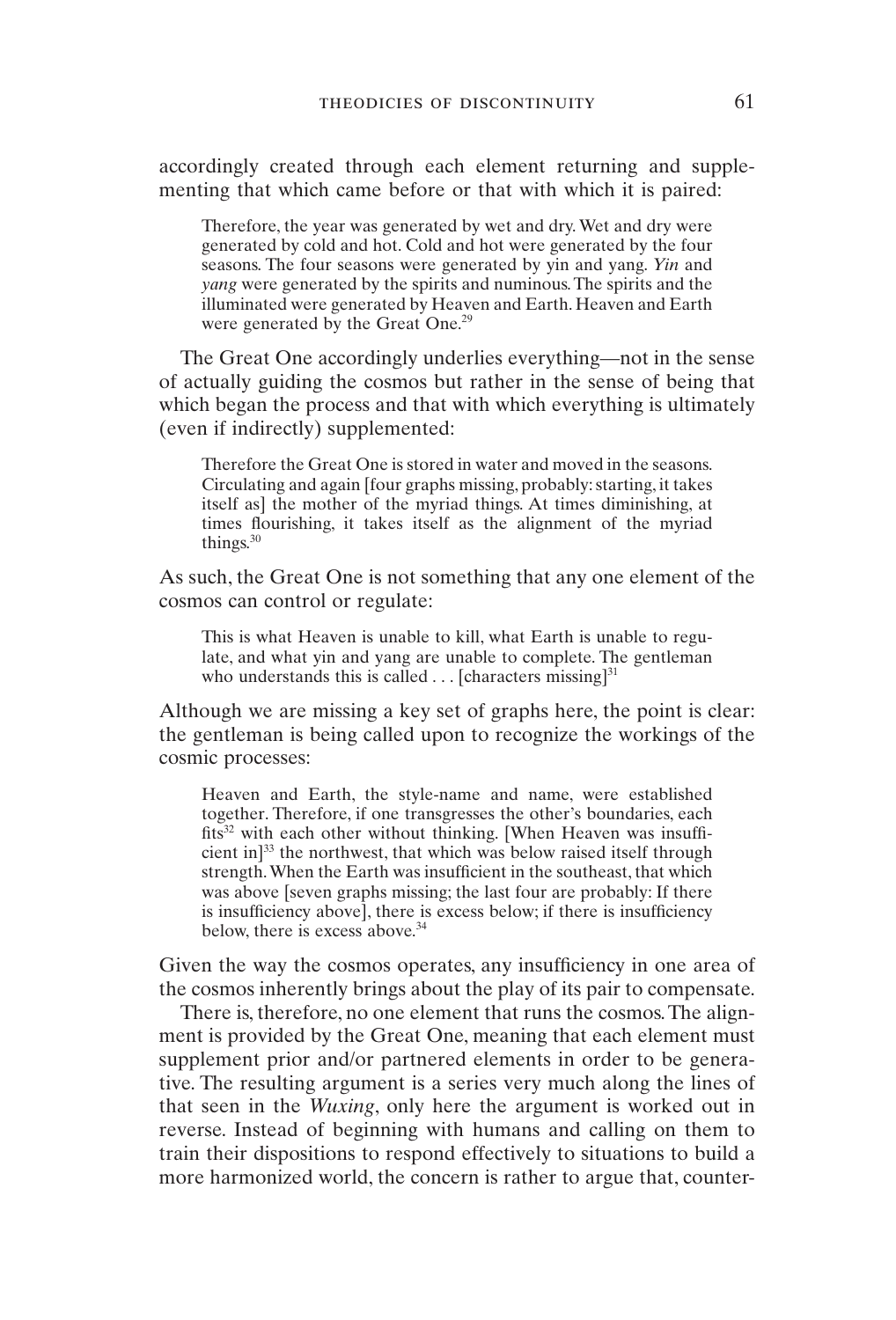intuitively, the cosmos itself operates by processes of modulation and interaction, and humans should accordingly do the same. But note that the text is not claiming that the cosmos provides guidelines to follow. It rather shows the means by which proper action should occur. Like the *Xing zi ming chu*, it is calling on humans to constantly interact with other things properly. And like the *Wuxing*, it builds its arguments through chains of elements that are to be endlessly modulated against other elements. Here again, the attempt is to assert continuity, rather than assert discontinuity, to try to link things, rather than to assert automony.

### VII. Conclusion

In all three of these texts, the problematic is one of discontinuity. Our goal as humans is therefore seen to be one of creating continuity—of transforming ourselves and operating with the world such that, ideally, everything can be made to interact well and resonate well with everything else. And, as this is a human project of domestication and transformation, it is also a never-ending one: most humans will never be fully transformed, and, of course, the next generation of humans will then have to go through the same process of transformation and domestication anyway.

Such a problematic results in a number of significant consequences. To begin with, there is relatively little concern in this body of materials with issues like the assertion of free will and autonomy. Such concerns arise when the fundamental problem is seen to be one of

continuity, and the fundamental goal is seen to be the assertion of discontinuity—the assertion of free will and autonomy as against a world seen to be too continuous and thus too limited.

But there is, on the contrary, a tremendous concern with issues like ritual, education, and cultivation. The first of these requires further clarification. From the perspective of a tradition (as is certainly the case for a great deal of nineteenth, twentieth, and twenty-first century Western thought) that emphasizes assertions of discontinuity, ritual is often seen as one of the things from which we need to break. Following ritual, from such a perspective, means following a heteronomous set of guidelines, when one should on the contrary be asserting one's autonomy and free will. But, from the concerns of the traditions under consideration here, ritual is often seen as crucial, and not because it provides guidelines for our behavior. Because it is rarely the case that a given ritual will flawlessly fit every situation, ritual rarely provides a perfect guide to us. Ritual is crucial instead because it helps us train our dispositions such that we become better and better able to live in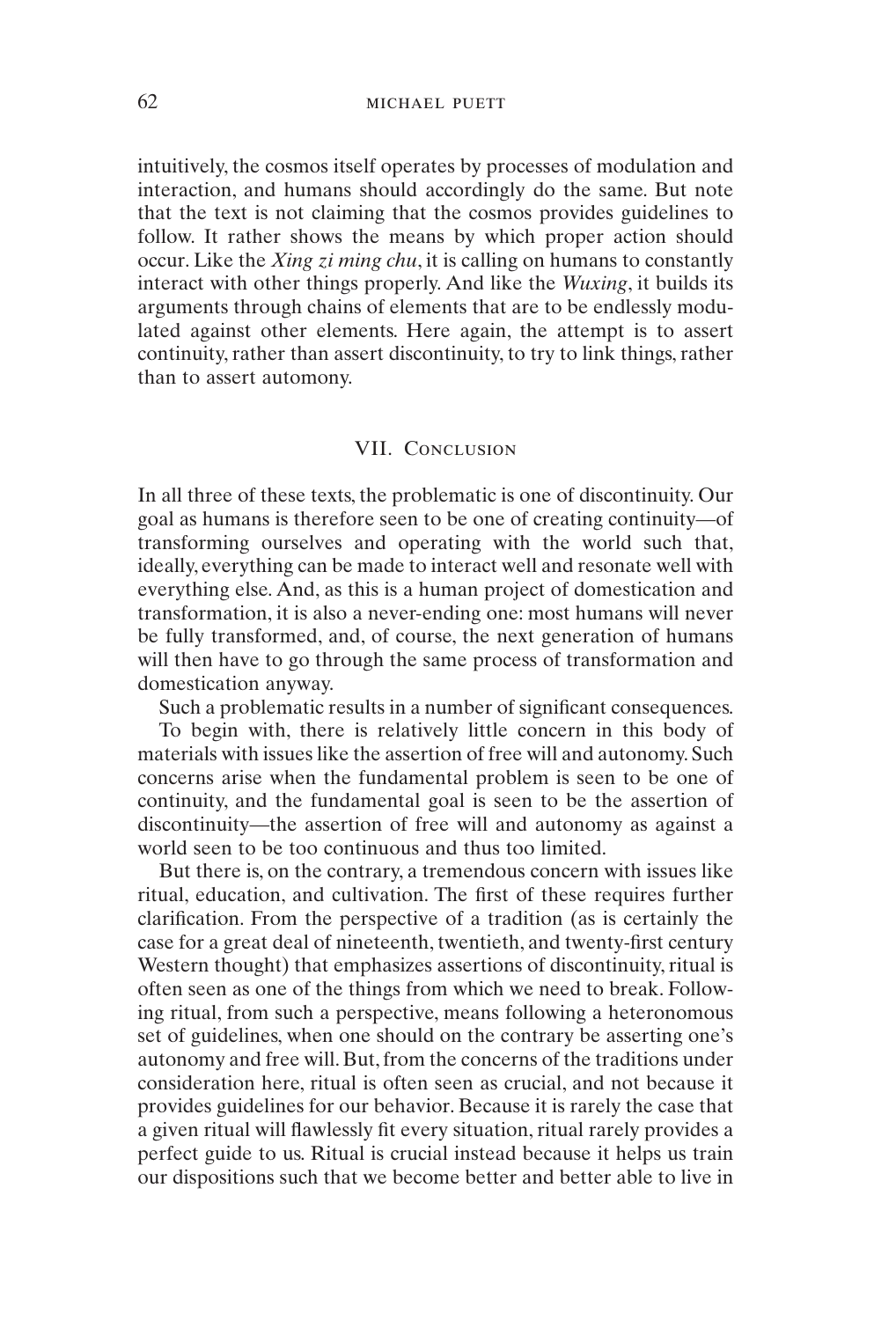a discontinuous world where things often interact poorly and more capable of playing a role in creating better forms of interaction.

Such a position of cultivation as a means of working within and transforming a discontinuous world—articulated in powerful terms in three texts that were not handed down in the received tradition allows us to see the philosophical significance of works that have tended to be dismissed in the history of philosophical reflection in early Chinese texts. Several chapters of the *Liji*, for example, build upon these ideas.<sup>35</sup> One of the chapters—the "*Li Yun* 〈禮運〉" discusses the ritual domestication of humanity as being comparable to the domestication of the natural world through agriculture. In both cases, one is taking a world in which things interact poorly humans often dying from inadequate amounts of food, wild animals eating humans, humans being horrible to each other, and so on. Humans then transform the world—domesticating crops and animals as well as domesticating themselves through ritual. The result is a world in which everything is transformed such that it at least potentially works as a perfect unity, with the seasonal shifts of Heaven and the produce of the earth being connected through the domesticating acts of humanity. Humans thus form a triad with Heaven and Earth.<sup>36</sup> Arguments such as these that begin with a fundamental premise of discontinuity as being the problem that needs to be solved should be treated with the philosophical significance they deserve.

But the problematic outlined here not only helps us to refocus our attention on works that have perhaps not received the full attention they deserve. It may also help us to rethink some of these texts that have become more strongly associated with early Chinese thought in general. For example, all too frequently the texts of correlative cosmology that became increasingly significant over the course of the late Warring States and Han periods are read as representing an assumption that the world is inherently connected and harmonious. But, as we have seen from the *Taiyi sheng shui*, it may be more accurate to see these materials as working out of a problematic of discontinuity, arguing a position that would have been seen as clearly counterintuitive at the time, in order to make an argument for how humans must organize the world through constantly modulating, supplementing, and connecting elements. In short, by having materials like this, we may be in a position to rethink some of our standard ways of reading the early tradition.

And, finally, as alluded to above, these materials may help us to rethink early Chinese notions of death as well. If here too the problem was one of discontinuity, with the deceased falling back into being undomesticated and thus highly capricious and dangerous ghosts,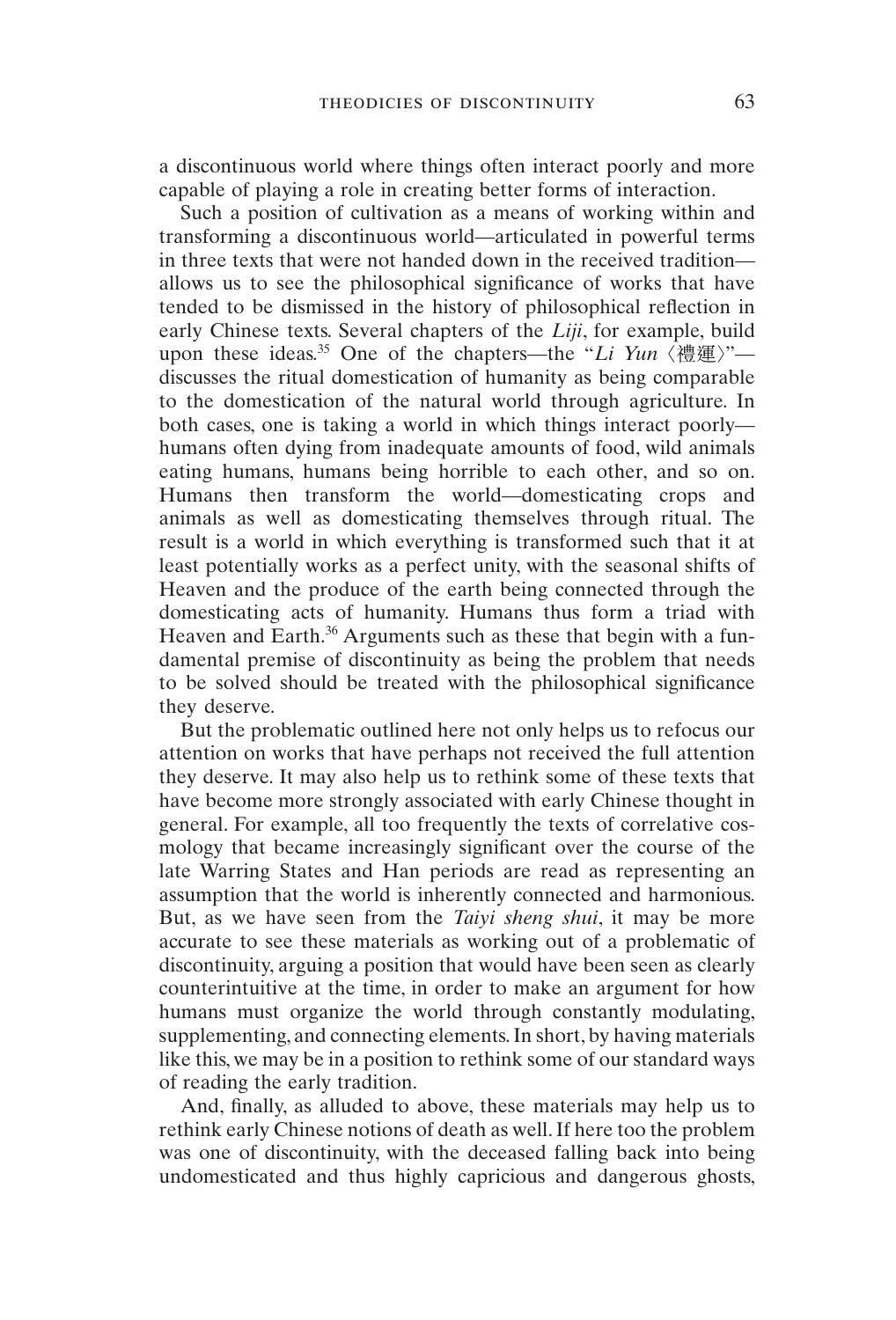then much of early Chinese tomb construction and ancestral sacrifice makes a great deal more sense—both were ongoing efforts to domesticate the ghosts, just as efforts were being equally made to domesticate the living.

In short, modern scholars may have themselves unintentionally domesticated much of early Chinese thought by reading it according to later paradigms.The excavated materials can help us to see some of the philosophical strength and terrifying power of some of these early traditions.

> HARVARD UNIVERSITY Cambridge, Massachusetts

### **ENDNOTES**

I would like to thank Chung-ying Cheng and Franklin Perkins for their invaluable comments on this article.

- 1. For an outstanding discussion of theodicy in both European and Chinese thought, see Franklin Perkins, "Reproaching Heaven: The Problem of Evil in Mengzi," *Dao: A Journal of Comparative Philosophy* 5, no. 2 (2006): 293–312.
- 2. Michael Puett,*To Become a God: Cosmology, Sacrifice, and Self-Divinization in Early China* (Cambridge: Harvard University Asia Center, 2002).
- 3. For an excellent study of how this solution develops, see Chung-ying Cheng, "On Harmony as Transformation: Paradigms from the *Yijing*," in *Philosophy of the Yi: Unity and Dialectics (Book Supplement Series to the Journal of Chinese Philosophy)*, ed. Chung-ying Cheng and On-cho Ng (Malden: Wiley-Blackwell, 2010), 11–36.
- 4. On notions of death in early China, see Poo Mu-chou, *In Search of Personal Welfare. A View of Ancient Chinese Religion* (Albany: State University of New York Press, 1998); Constance A. Cook, *Death in Ancient China: The Tale of One Man's Journey* (Leiden: Brill, 2006); Cook, "Ancestor Worship during the Eastern Zhou," in *Early Chinese Religion: Shang through Han (1250 BC–220 AD)*, ed. John Lagerwey and Marc Kalinowski (Leiden: Brill, 2009), 237–79; Anna Seidel, "Traces of Han Religion in Funeral Texts Found in Tombs," in *Dôkyô to shûkyô bunka*, ed. Akitsuki Kan'ei (Tokyo: Heibonsha, 1987), 21–57; Kenneth E. Brashier, "Han Thanatology and the Division of 'Souls,'" *Early China* 21 (1996): 125–58; Yu Ying-Shih, " 'O Soul, Come Back!' A Study in the Changing Conceptions of the Soul and Afterlife in Pre-Buddhist China," *Harvard Journal of Asiatic Studies* 47, no. 2 (1987): 363–95; Puett, "The Offering of Food and the Creation of Order: The Practice of Sacrifice in Early China," in *Of Tripod and Palate: Food, Politics, and Religion in Traditional China*, ed. Roel Sterckx (New York: Palgrave Macmillan, 2005), 75–95; Puett, "Combining the Ghosts and Spirits, Centering the Realm: Mortuary Ritual and Political Organization in the Ritual Compendia of Early China," in *Early Chinese Religion: Shang Through Han (1250 BC–220 AD*), ed. John Lagerwey and Marc Kalinowski (Leiden: Brill, 2009), 695–720.
- 5. The best introduction to the Shang oracle bone inscriptions in English are David N. Keightley, *Sources of Shang History: The Oracle-Bone Inscriptions of Bronze Age China* (Berkeley: University of California Press, 1978), and Keightley, *The Ancestral Landscape: Time, Space, and Community in Late Shang China (ca. 1200–1045 B.C.*) (Berkeley: Institute of East Asian Studies, 2000).
- 6. The best introduction to Western Zhou bronze inscriptions is Edward L. Shaughnessy, *Sources of Western Zhou History: Inscribed Bronze Vessels* (Berkeley: University of California Press, 1991).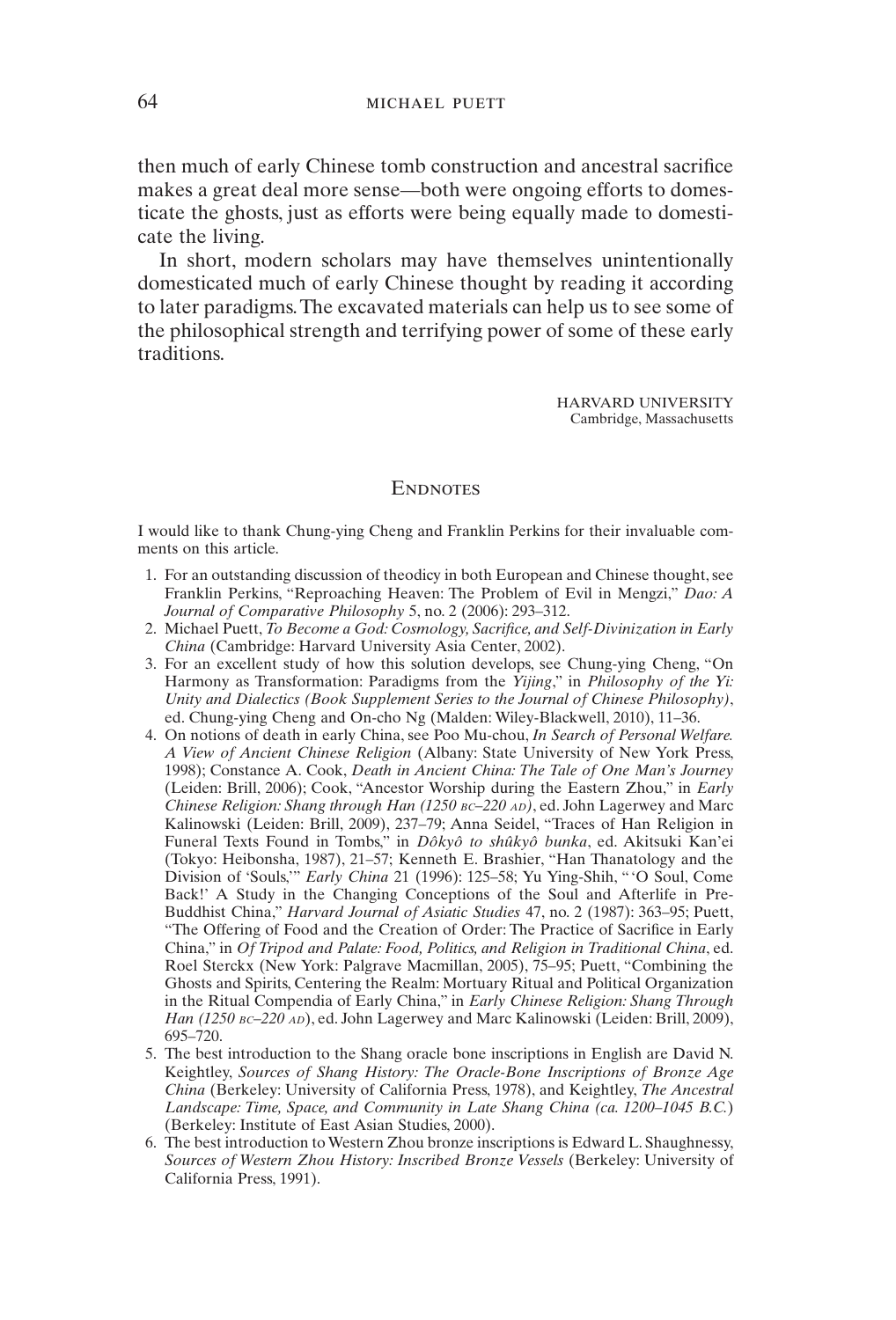- 7. Lothar von Falkenhausen, *Chinese Society in the Age of Confucius (1000–250 BC): The Archaeological Evidence* (Los Angeles: Cotsen Institute of Archaeology, 2006).
- 8. Hayashi Minao,"Concerning the Inscription 'May Sons and Grandsons Eternally Use this [Vessel],' " *Artibus Asiae* 53, no. 1/2 (1993): 51–58.
- 9. For fuller discussions of the Guodian materials, see Sarah Allan and Crispin Williams, ed., *The Guodian Laozi: Proceedings of the International Conference, Dartmouth College, May 1998* (Berkeley: The Society for the Study of Early China and Institute of East Asian Studies, University of California, 2000); Ding Sixin, *Guodian Chumu Zhujian Sixiang Yanjiu* (Beijing: Dongfang Publisher, 2000); Guo Yi, *Guodian zhujian yu xian Qin xueshu sixiang* (Shanghai: Shanghai Jiaoyu Publisher, 2001); Kenneth W. Holloway, *Guodian: The Newly Discovered Seeds of Chinese Religious and Political Philosophy* (Oxford: Oxford University Press, 2009); Dirk Meyer, "Texts, Textual Communities, and Meaning: The Genius Loci of the Warring States Chu Tomb Guodian One," *Asiatische Studien/Études asiatiques* 63, no. 4 (2009): 827– 56; Edward Slingerland, "The Problem of Moral Spontaneity in the Guodian Corpus," *Dao: A Journal of Comparative Philosophy* 7, no. 3 (2008): 237–56; Paul Goldin, "Xunzi in the Light of the Guodian Manuscripts," *Early China* 25 (2000): 113–46; Scott Cook, "The Debate over Coercive Rulership and the 'Human Way' in Light of Recently Excavated Warring States Texts," *Harvard Journal of Asiatic Studies* 64 (2004): 399–440; Attilio Andreini, "The Meaning of *Qing* in Texts from Guodian Tomb No. 1," in *Love, Hatred, and Other Passions: Questions and Themes on Emotions in Chinese Civilization*, ed. Paolo Santangelo and Donatella Guida (Leiden: Brill, 2006), 149–65.
- 10. My understanding of the *Wuxing* has been helped dramatically and deeply influenced by the excellent discussions by Mark Csikszentmihalyi, *Material Virtue: Ethics and the Body in Early China* (Leiden: Brill, 2004); Holloway, *Guodian*; Scott Cook, "Consummate Artistry and Moral Virtuosity: the 'Wu Xing 五行 Essay and Its Aesthetic Implications," *Chinese Literature: Essays, Articles, and Reviews* 22 (2000): 113–46; Pang Pu, *Zhu Bo* "Wu Xing" Pian Jiao Zhu Ji Yan Jiu 竹帛五行遍校注及研究 (Taipei: Wanjuanlou Publisher, 2000); Ikeda Tomohisa, *Baôtai Kanbo Hakusho Gogyôhen* Kenkyû 「馬王堆漢墓帛書五行遍研究」 (Tokyo: Kuko Shoin Publisher, 1993); Pang Pu, *Boshu Wuxingpian Yanjiu* 《帛書五行遍研究》 (Shandong: Qilu Publisher, 1980).
- 11. Wuxing, strips 1–4, *Guodian Chumu Zhujian* 《郭店楚墓竹簡》 (Beijing: Wenwu Publisher, 1998), 149. My translations from the *Wuxing* here and throughout have been helped greatly by those given by Csikszentmihalyi, *Material Virtue*, 277–310; Holloway, *Guodian*, 131–39.
- 12. *Wuxing*, strip 45, *Guodian Chumu Zhujian*, 150.
- 13. *Wuxing*, strip 46; *Guodian Chumu Zhujian*, 150.
- 14. *Wuxing*, strips 36–37; *Guodian Chumu Zhujian*, 150.
- 15. Following Ikeda in reading er 而 as tian 天. See his *Baôtai Kanbo Hakusho Gogyôhen Kenkyû*, 364.
- 16. "*Wuxing*," strips 26–29, *Guodian Chumu Zhujian*, 150.
- 17. For excellent studies of the *Xing zi ming chu*, see Holloway, *Guodian*; Andreini, "Meaning of *Qing*," 149–65; Erica Brindley, "Music and 'Seeking One's Heart-Mind' in the '*Xing Zi Ming Chu*,' " *Dao:A Journal of Comparative Philosophy* 5, no. 2 (2006): 247–55. I have also discussed the text in Puett, "The Ethics of Responding Properly: The Notion of *Qing* in Early Chinese Thought," in *Love and Emotions in Traditional Chinese Literature*, ed. Halvor Eifring (Leiden: Brill, 2004), 37–68; Puett, "Innovation as Ritualization:The Fractured Cosmology of Early China," *Cardozo Law Review* 28, no. 1 (2006): 28–30; Puett, "The Haunted World of Humanity: Ritual Theory from Early China," in *Rethinking the Human*, ed. J. Michelle Molina and Donald K. Swearer, with Susan Lloyd McGarry (Cambridge: Center for the Study of World Religions, 2010), 95–111.
- 18. *Xing Zi Ming Chu*, strips 2–3, *Guodian Chumu Zhujian*, 179.
- 19. *Xing Zi Ming Chu*, strip 1; *Guodian Chumu Zhujian*, 179.
- 20. *Xing Zi Ming Chu*, strip 3; *Guodian Chumu Zhujian*, 179.
- 21. *Xing Zi Ming Chu*, strips 14–15; *Guodian Chumu Zhujian*, 179.